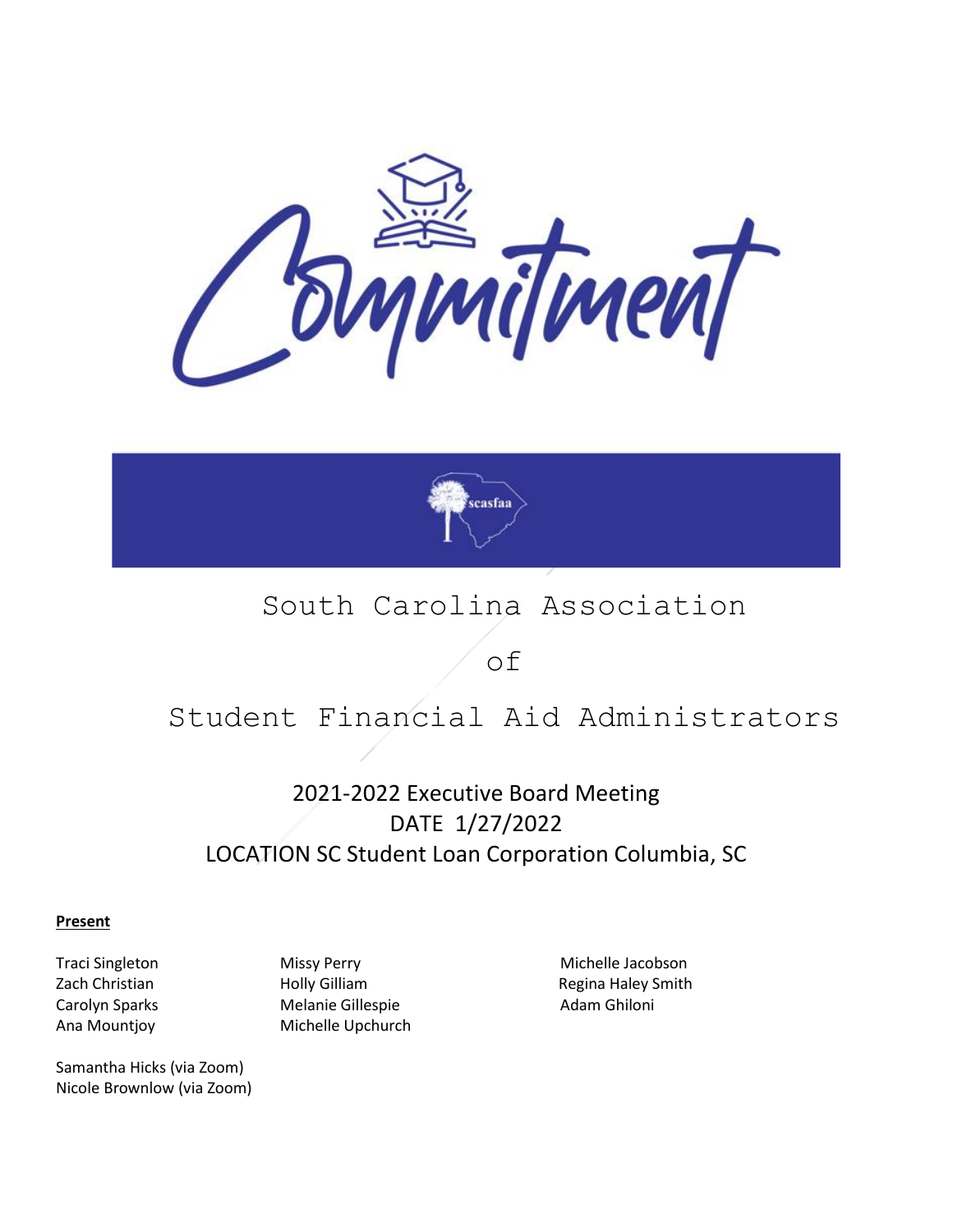#### **Meeting**

President Sparks called the 2021-22 Executive Board Meeting to order at 9:08 AM. A quorum was established.

President Sparks turned the floor over Adam Ghiloni. He started by going over the purpose of the State Legislative and Advocacy Consensus Building Workshop.

- The board members broke up into groups to discuss ideas.
- Each group presented ideas. The ideas were put on a board and sorted into likeminded ideas.
- Ideas were prioritized by the board members.
- Adam will take everything back to the Legislative Committee to discuss and put together a presentation.

Break for lunch 11:55 AM.

Reconvened at 12:42 PM.

#### *Action Item: Approval of Agenda with authority given to the President to make changes as needed in order to facilitate the flow of business. All members in agreement to continue.*

#### *Action Item: Approval of non-standing committees.*

There was no old business to report.

#### **Report of Officers**

**President** – Carolyn Sparks –SASFAA Update – the annual conference will be held February 20-23. As of Monday there are 24 SC attendees registered.

**Past President** – Traci Singleton reported that she had to adjust the dates for the timeline including the report for elections. The election ran December 14, 2021 – January 14, 2022. All Candidates were notified on January 18, 2022, of the results. The Executive Board and SCASFAA members were notified on January 19, 2022. Results are as follows:

| President-Elect | Zachary Christian, SC Higher Education Tuition Grants Commission |
|-----------------|------------------------------------------------------------------|
| Vice President  | Adam Ghiloni, Tri County Technical College                       |
| Secretary       | Danielle Rymer, University of South Carolina                     |
| Treasurer-Elect | Michelle Upchurch, Limestone University                          |
| Member-At-Large | Jernitha Smith, University of South Carolina                     |

Action Item: Traci – I move that the board accept the election results. Missy 2<sup>nd</sup>.

**Vice President/ Professional Development** – Samantha Hicks – Reported that two NASFAA-U credential preconference workshops. She is enjoying the book club; they have had three sessions. There will be one more for the current book. She will be sending out an invite for the spring book soon. New/Intermediate Aid Workshop coming up in March and the Leadership Symposium will be in May. On webinar has been hosted in December on Commitment. Would like to have another before the end of the year on a financial aid topic.

**President Elect/Special Projects** – Missy Perry reported she will be attending the NASFAA Leadership Symposium in March. She is currently working on setting dates for the Transition Board Meeting.

#### **Secretary/ By Laws** – Michelle Upchurch –

**Action Item**: Approval of the board meeting minutes. Elizabeth so moved, all approved.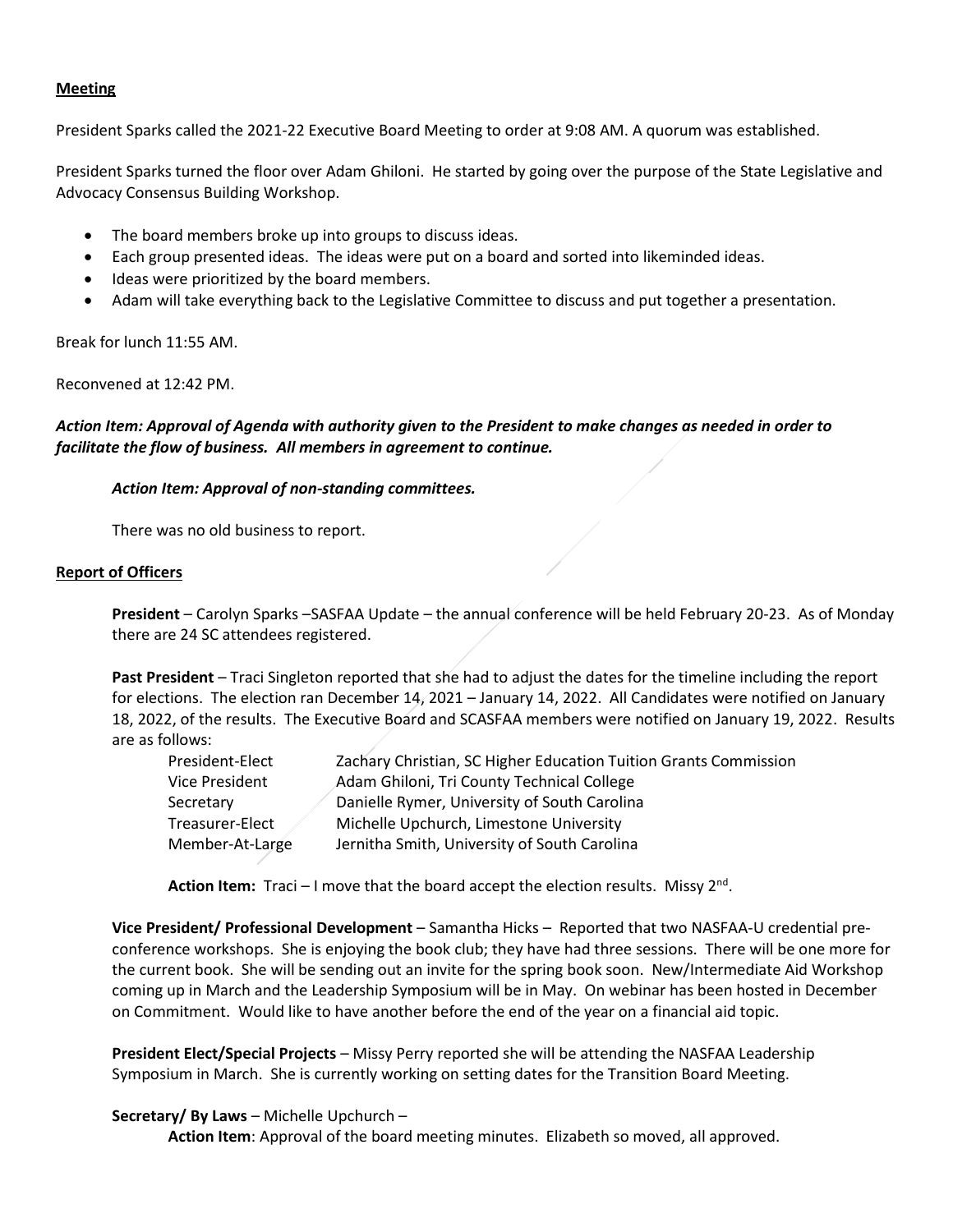**Treasurer/ Budget** –Michelle Jacobson – Budget and Financials were sent out for everyone's review. There were no questions about budget or financials for Michelle. All expenses for the conference have been paid.

**Treasurer/Elect** - Regina Hailey Smith - Reported she feels like a debt collector! She is working on collecting past due membership and conference fees.

**Member At Large** – Holly Gilliam – Reported that we have 364 active members. There was a 30 person increase since the last meeting. She will continue to reach out to schools that are not active in SCASFAA and those that have a low membership rate.

#### **Committee Reports**

**Communications** – Ana Mountjoy – Reported that she sent an email to the membership this week asking for information to include in the Palmetto Pages. She is open for any ideas on content. Holly suggested that she would like to do an introduction for a few new members.

**Financial Awareness** – Danielle Rymer – not in attendance – see attached report.

**Loan Agency Liaison (Business Partners)** – Shannon Jones – see attached report.

**Electronic Services** – Zach Christian – Reported that the website is good. There has been a lot of turn over in the state right now, with a lot of job postings. He stated he would like to get out that the List Serve is more than just a Job Search. Currently that is all it is being used for. He would like to see more widespread use of it. He will send something out to the membership. He is working on getting together a resource for how to do everything in Wild Apricot. We now have a  $4<sup>th</sup>$  projector. SCASFAA is also still in possession of a Chrome Book.

**Financial Planning** – Elizabeth Milam reported – the Financial Review has been submitted. She reported we are in good shape. Edward Jones is doing a good job with our investments.

**Legislative Relations** – Adam Ghiloni – handed out P&P changes for the Legislative Relations and Advisory to CHE.

**Action Item**: Presentation of recommended P&P updates. Adam set in motion for approval all approved. Adam will send an electronic copy to Michelle Upchurch to update the P&P and to Carolyn.

**Conference** – Melanie Gillespie – Reported that we came in under budget on the conference - \$04,000 was budgeted, we came in at \$31,300. See the Conference Committee Report for Survey results. The Conference committee recommends that the board consider a hospitality suite that offers refreshments all day and close when the sessions close, that would be inclusive to the entire membership. As well as invite the entire membership to a "happy hour" with our sponsors from 4-6 on the day of the presidents choosing.

**Site Selection** – Jennifer Williams – not in attendance. See attached report.

**Association Involvement and Leadership Force (Volunteer Committee)** – Kyle Wade - not in attendance see attached report.

**Sponsorship** – Nicole Brownlow - Reported – All sponsors have paid conference fees. She is ready to start preparing for next year.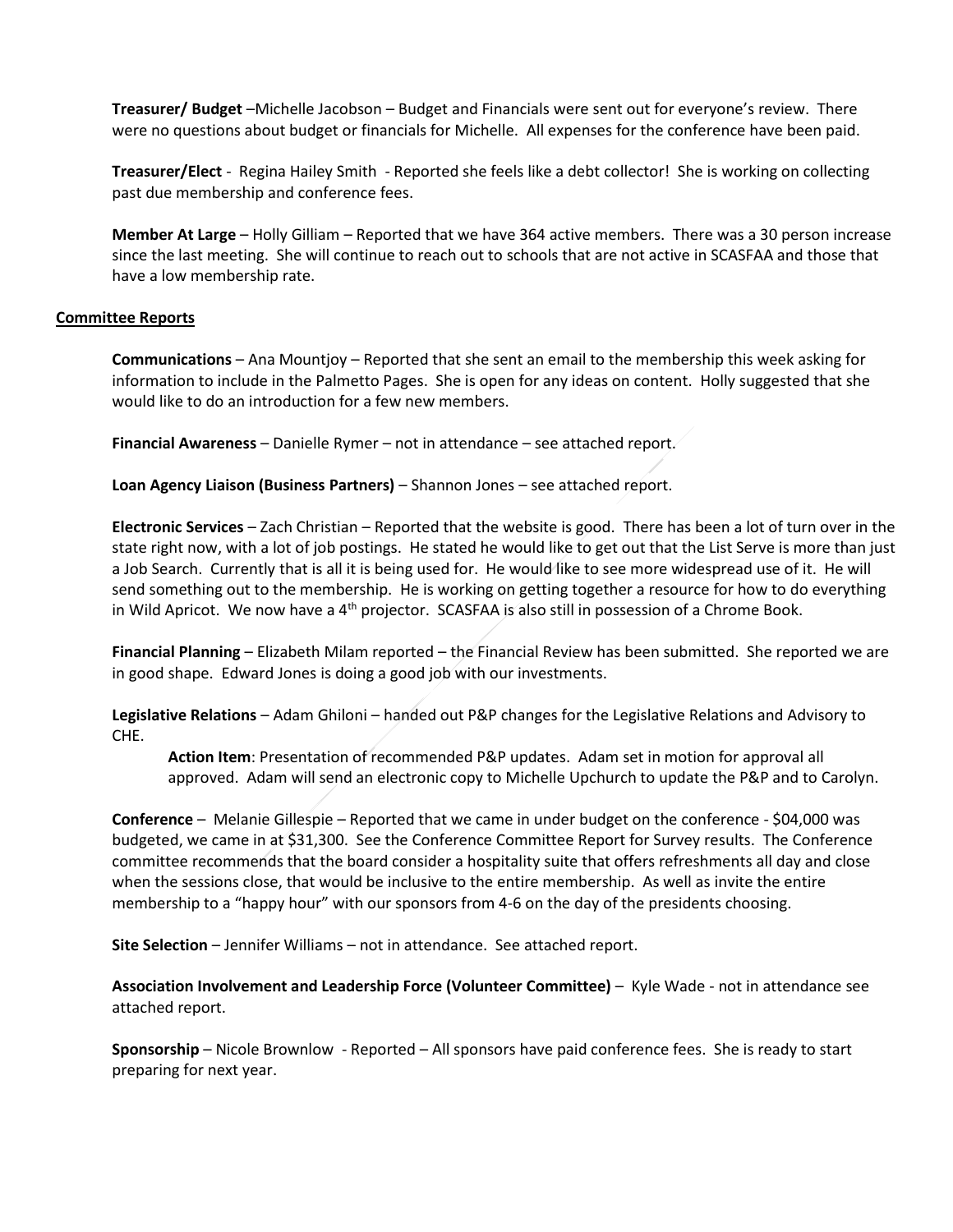#### **New Business**

No new business.

### **Announcements and Closing Remarks**

Zack reported that Earl is doing well and enjoying retirement.

Carolyn noted the next board meeting will be held via Zoom April 12.

Adjourned 2:13 PM.

Respectfully Submitted,

Michelle Upchurch 2020-2021 SCASFAA Secretary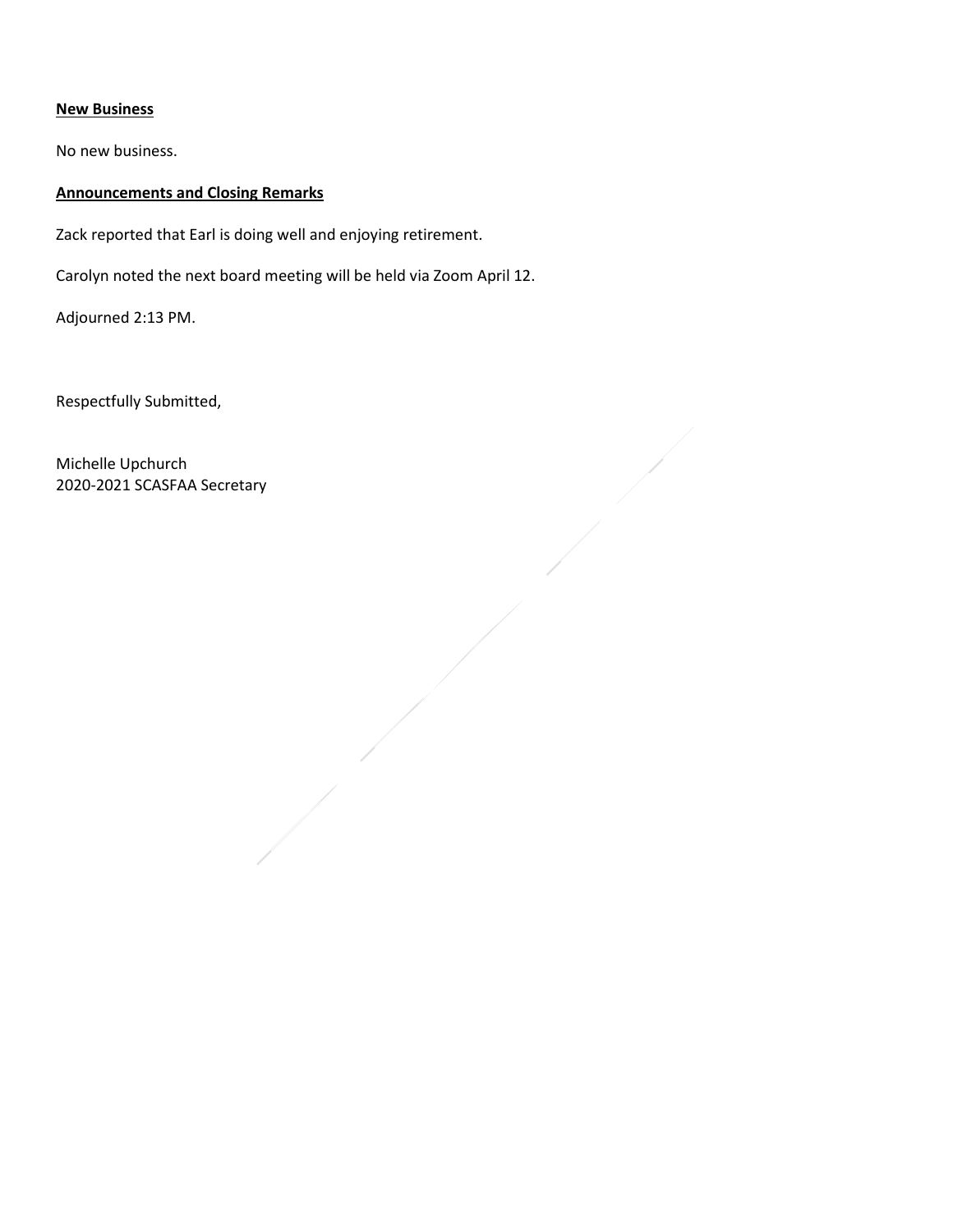



## SCASFAA 2020-2021 Board Report

| Date            | 01/20/2022                       |
|-----------------|----------------------------------|
| Committee       | <b>Business Partner Advisory</b> |
| Committee Chair | <b>Shannon Jones</b>             |
| Vice-Chair      | Melanie Gillespie                |
|                 |                                  |

Goals:

- To provide the business partners a voice to the SCASFAA Board
- To implement and vet ideas and suggestions to better the business partner experience
- To give the board an idea of what concerns the business partners may have and the struggles they have to engage

Accomplishments:

- Had a successful conference in the fall
- Vendors felt like they got their monies worth for the exposure that they had.
- Successful bingo activity to have attendees engage with vendors. (Another great production from Mrs. Gillespie!)

Submitted by: Shannon R. Jones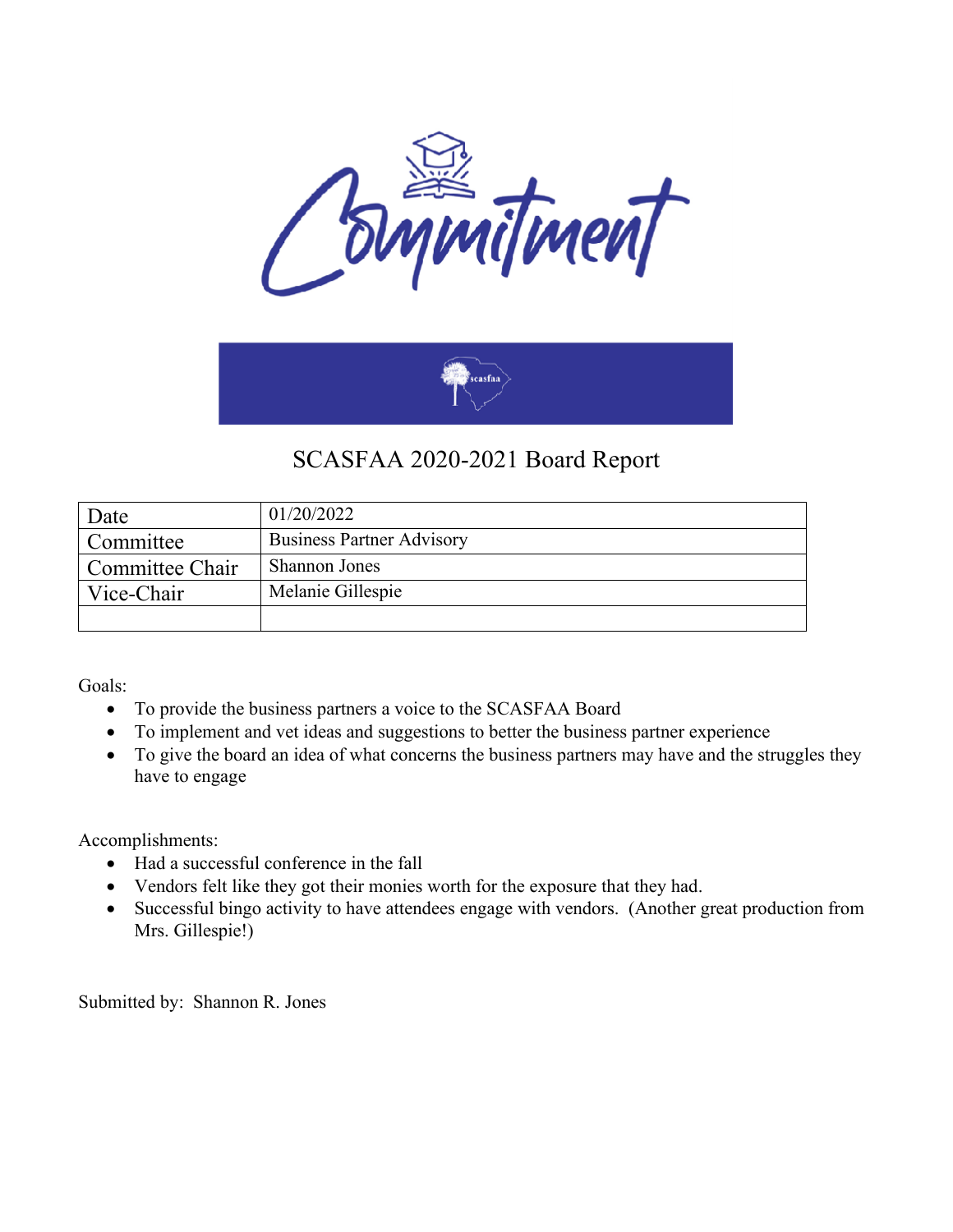



## SCASFAA 2020-2021 Board Report

| Date            | January 2022                         |
|-----------------|--------------------------------------|
| Committee       | <b>Financial Awareness Committee</b> |
| Committee Chair | Danielle Rymer                       |
| Vice-Chair      |                                      |
|                 |                                      |

| <b>Committee Member</b> | Institution |
|-------------------------|-------------|
| Kelly Savoie            | Sallie Mae  |
|                         |             |
|                         |             |
|                         |             |
|                         |             |
|                         |             |

### **Goals:**

- 1. Develop and disseminate information concerning financial aid opportunities as well as financial planning to as wide an audience as possible through use of available media.
- 2. Coordinate with other Association committees to ensure that all pertinent information, concerning their activities that affect the public, is made available through appropriate media.
- 3. Recommend to the President and Executive Board means for enhancing the availability of financial aid information to consumers.
- 4. Actively solicit involvement by members of the financial aid community.
- 5. Develop specific annual objectives to be undertaken by the committee.
- 6. Upon completion of his/her term in office, the committee chairperson shall forward one set of all appropriate records and material to the incoming chairperson and one set to the Secretary of the Association for addition to the Association Archives.
- 7. Complete the duties as assigned in the Long-Range Plan.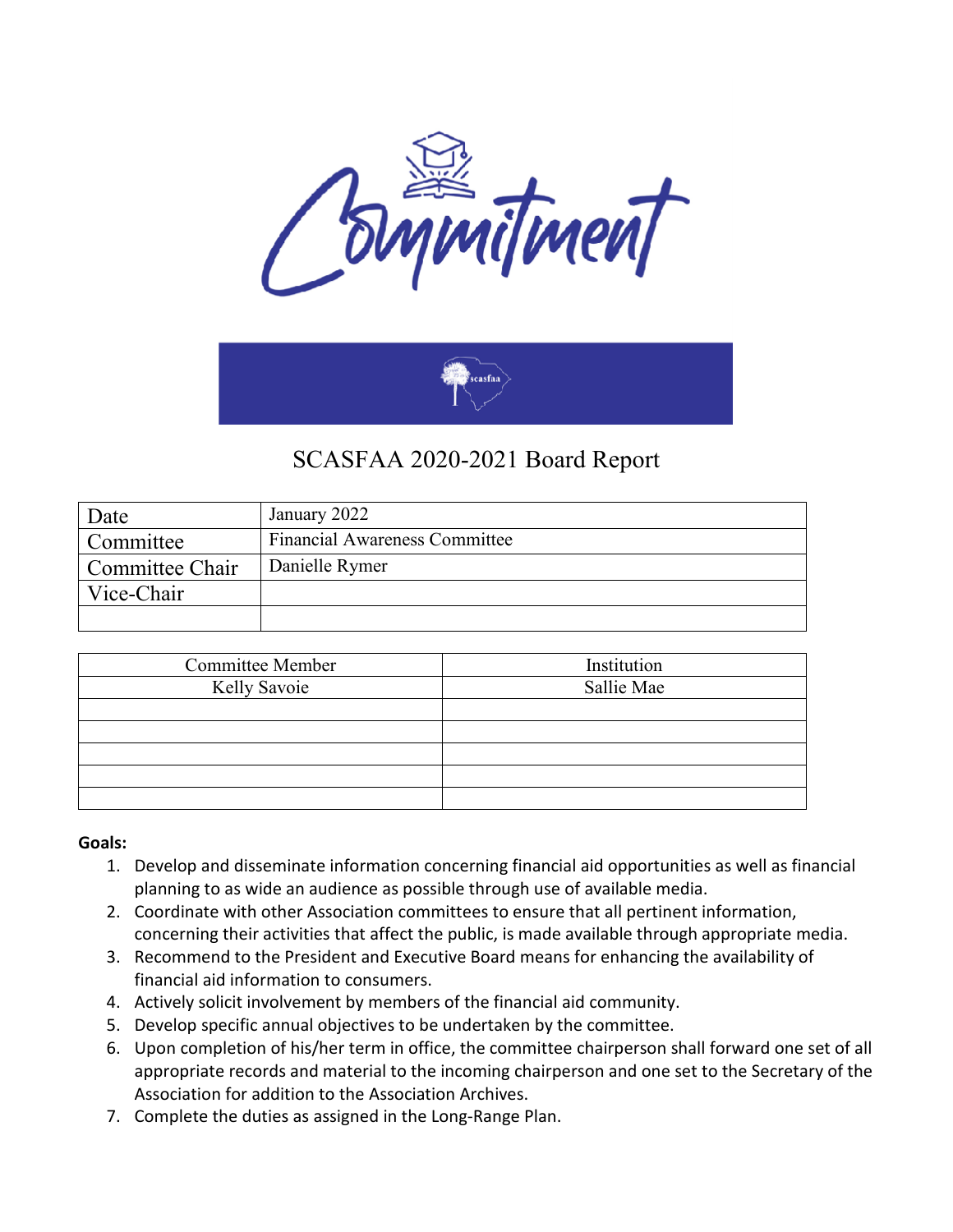### **Accomplishments:**

**June 2021** During the transition meeting, it was decided to change the name of the Consumer Relations Committee to the Financial Awareness Committee.

**June 15, 2021** Spoke with Kelly Savoie (Sallie Mae) by phone about the transition and plans for 2021-22

**June 24, 2021** Suggested Conference session from Brian Sellier from Regions Bank would be available to present a session on retirement. The overview of the session follows: Saving for Retirement Presentation –

*Retirement may seem far in the distant future, or it may be creeping up on you. The sooner you prepare for it, the more prepared you will be. This seminar will teach you why it is important to save for the future, when you should start saving, and how much to save. Your life stage and personal financial situation will determine the best course of action for reaching your individual goals. We will cover expense management, debt elimination, and investment opportunities for a brighter financial future.*

- **June 29, 2021** SCASFAA at the Watercooler, wonderfully facilitated by Kelly, which had just over 25 participants.
- **July 29, 2021** SCASFAA at the Watercooler, wonderfully facilitated by Kelly, which had just over 16 participants.
- **September 30, 2021** SCASFAA at the Watercooler, wonderfully facilitated by Kelly, which had just over 20 participants.

**November 18, 2021** SCASFAA at the Watercooler, wonderfully facilitated by Kelly, which had just over 20 participants.

Submitted by: Danielle Rymer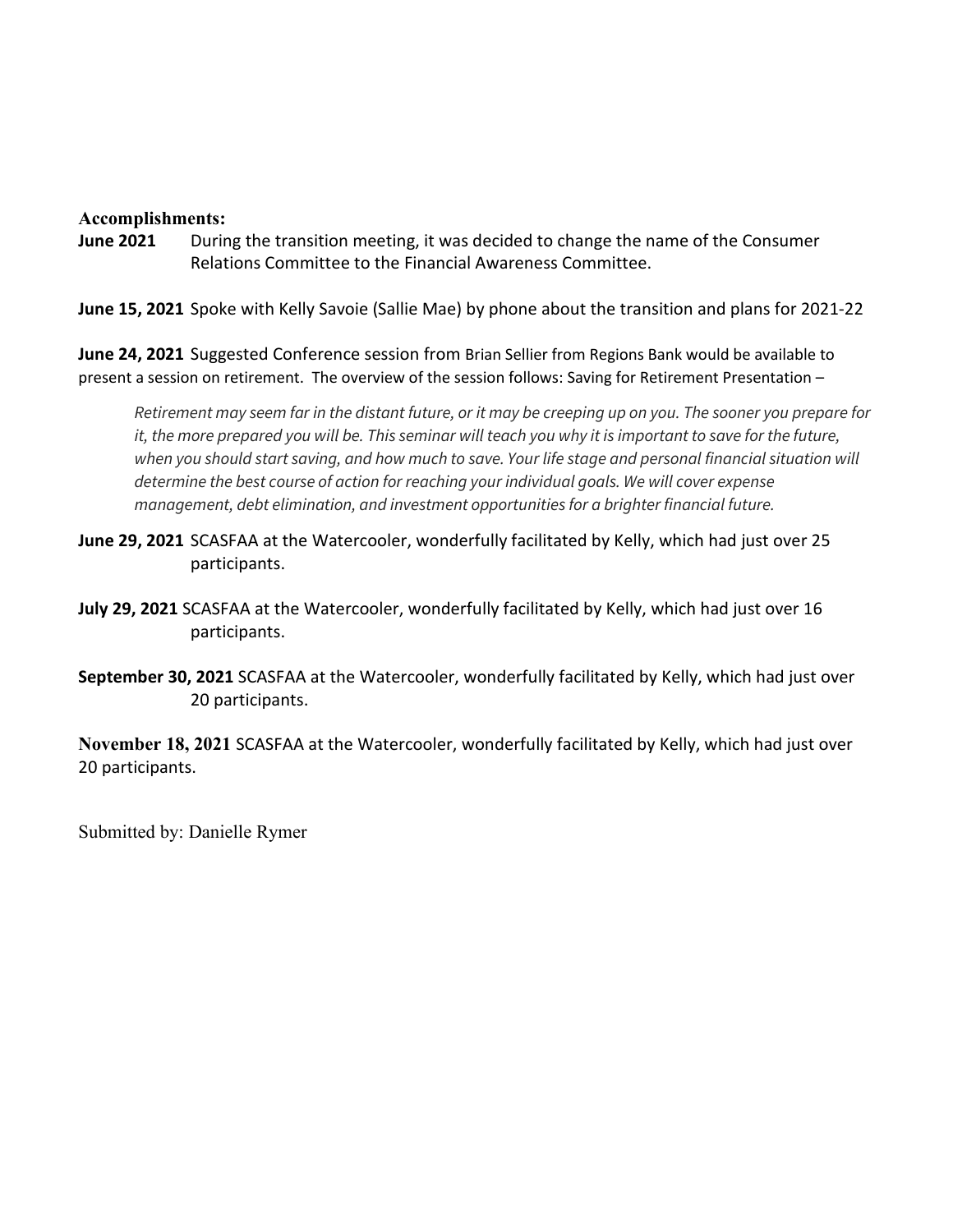



### SCASFAA 2021-2022 Board Report

| Date            | 01/27/2022                                      |
|-----------------|-------------------------------------------------|
| Committee       | Program/Conference Committee                    |
| Committee Chair | Melanie Gillespie, Tri-County Technical College |
| Vice-Chair      | Sarah Dowd, Trident Technical College           |
|                 |                                                 |

| <b>Committee Member</b>              | Institution                         |
|--------------------------------------|-------------------------------------|
| Missy Perry, President-Elect         | Piedmont Technical College          |
| Elizabeth Milam                      | <b>Clemson University</b>           |
| Zach Christian                       | <b>SC Tuition Grants Commission</b> |
| Nicole Brownlow                      | <b>Trident Technical College</b>    |
| Michelle Jacobson, Treasurer         | Tri-County Technical College        |
| Carolyn Sparks, President            | Wofford College                     |
| Gena Myles                           | <b>SC Tuition Grants Commission</b> |
| Diana O'Bryan                        | <b>Bob Jones University</b>         |
| Kevin Perry                          | Coastal Carolina University         |
| Sam Hicks                            | Coastal Carolina University         |
| Holly Gilliam                        | University of South Carolina        |
| Katie Harrison                       | <b>SC Tuition Grants Commission</b> |
| Regina Hailey-Smith, Treasurer Elect | <b>TRiO</b>                         |

We made a comeback to face to face for our conference! While we internally celebrated that it did come with known hurdles. More specifically, by no choice of our own, we had to have virtual offerings due to COVID and the surge we saw in the fall. We were keenly aware that this would not be something SCASFAA members would "favor" but also that we needed to push forward. After surveying the attendees, the following was determined: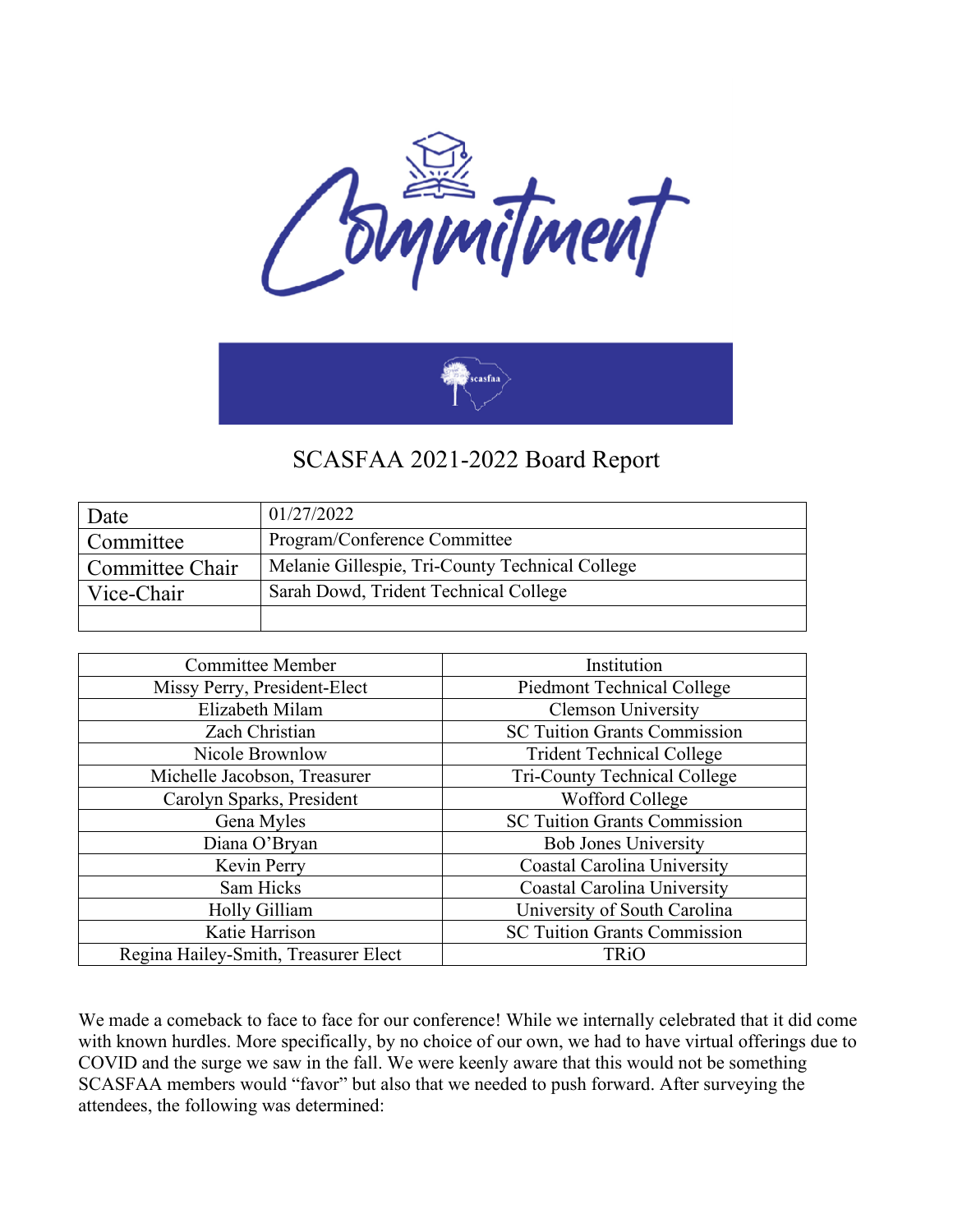- 53 attendees completed the survey, out of 128 (41% completion rate)
- 88% were satisfied
	- o 49% Extremely satisfied
	- o 30% Satisfied
	- $\circ$  9 % somewhat satisfied
- 1 person was dissatisfied

General issues noted:

- Horrible federal trainer
- Virtual presentations
- Offerings not hearty enough
- More free time should be built in

General things liked:

- Excellent networking events
- Excellent food
	- o Vegetarian choices actually cooked with meat
	- o Water not available in each room
	- o Water/Coffee breaks missed
- Best conference (noted it was missed)

Separate survey used for lender satisfaction:

- 9 out of 16 completed the survey (56% completion rate)
- 77% prefer pre-dinner drinks (4-6pm) over late night event
- 88% noted that the hospitality suite doesn't appear to be inclusive of the full membership
- 66% love the game we offer to drive folks to their booth
- Most commented that they didn't feel like they had a chance to "shine" in front of the membership. Overall 50% did feel well represented….but this number does not satisfy me as the committee chair.

This committee is recommending that the board consider a hospitality suite (of old days) that offered refreshments all day and closes when the sessions close, that would be inclusive of the entire membership. As well as invite the entire membership to a "happy hour" with our sponsors from 4-6pm on the day of the presidents choosing.

In addition, the conference came in under budget: The budget was \$40,000 and we spent \$31,369.

Submitted by: Melanie Gillespie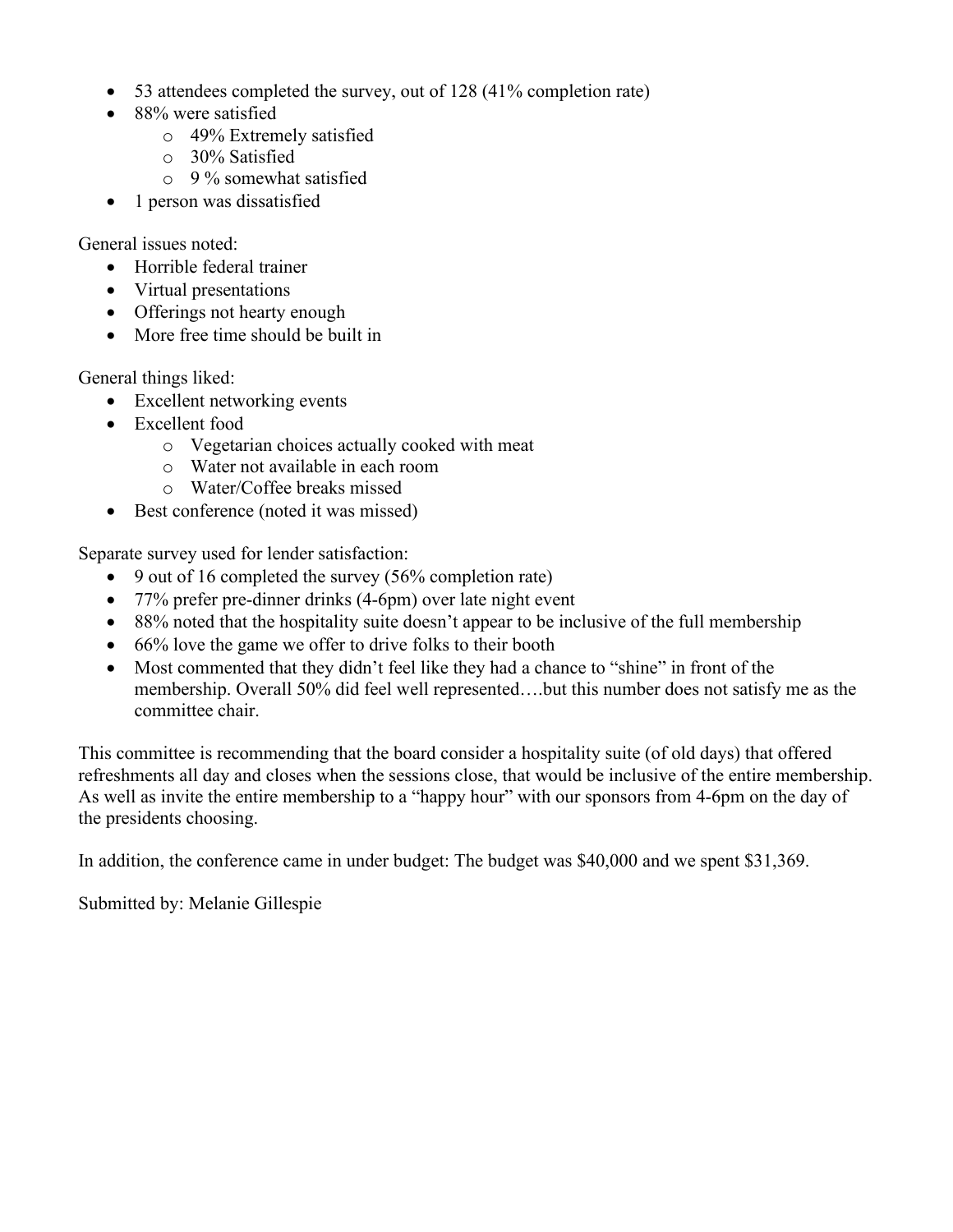



## SCASFAA 2020-2021 Board Report

| Date            | 1/21/2022         |
|-----------------|-------------------|
| Committee       | Site Selection    |
| Committee Chair | Jennifer Williams |
| Vice-Chair      |                   |
|                 |                   |

| <b>Committee Member</b> | Institution               |
|-------------------------|---------------------------|
| Elizabeth Milam         | <b>Clemson University</b> |
|                         |                           |
|                         |                           |
|                         |                           |
|                         |                           |
|                         |                           |

The Site Selection Committee has reached out to Melissa Pitzley with Helms Briscoe to request bids from hotels in the Myrtle Beach area for the Fall 2023 conference. We're specifically asking to include the Marina Inn and also have provided feedback that we were not happy with the Kingston experience in 2021. I expect to have a recommendation for the board at the next meeting.

Submitted by:

Jennifer Williams